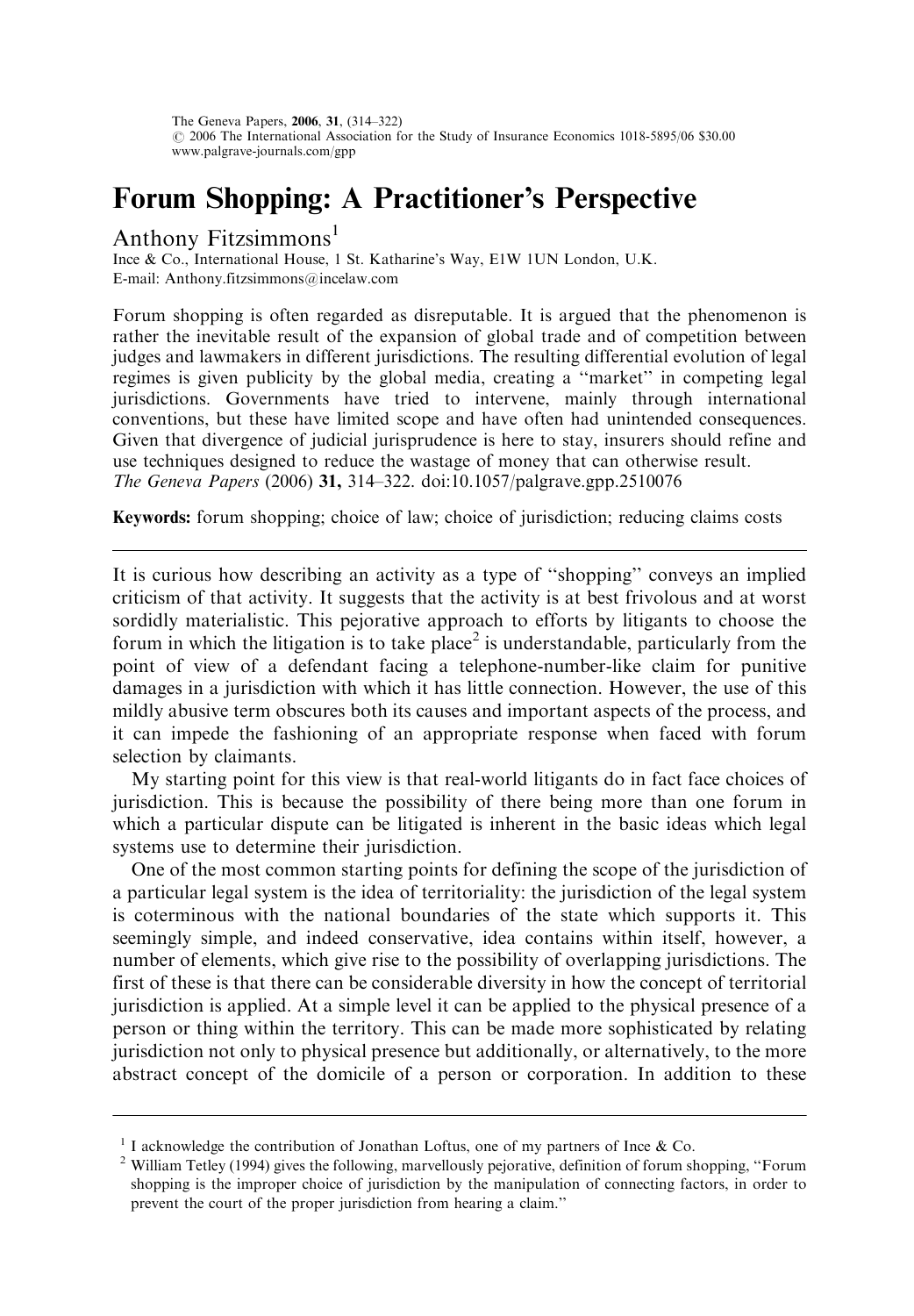''personal'' jurisdictions it is common for jurisdiction also to be exercised over events – or merely injury or damage – that occur within the territory. It is interesting that already, in this relatively undeveloped view of jurisdiction the possibility of overlapping jurisdictions exists. To take a simple example from a case to which we will return later, an aircraft manufactured in the United States of America and operated by a British company crashes in British territorial waters with the unfortunate loss of the lives of the passengers and crew. On the basis of simple, territorial, jurisdiction the courts of both the United States and England will have jurisdiction: those of the United States because of the presence there of one of the defendants, those of the United Kingdom because of the presence there of the other potential defendant and, more significantly for our purposes, because the event giving rise to the claim occurred in British territory.

This example also points the way to an expansion of jurisdictional scope, which increases the likelihood of overlapping jurisdictions, namely that of extra-territorial jurisdiction. In the example, the occurrence of the event in one jurisdiction (England) raises the possibility of a claim in that jurisdiction against a company (the manufacturer) resident in another jurisdiction (the United States). This can be seen as an example of either territorial or extra-territorial jurisdiction. The interesting point, however, is that the basic territorial jurisdiction has created the possibility of jurisdiction over a corporation not domiciled in Britain. It is not a large step from this for a legal system to begin to explore other circumstances in which it will exercise extra-territorial jurisdiction – for example through the concept of the additional foreign party whose presence is ''necessary'' for some reason. This produces an associated rise in the number of instances of overlapping jurisdictions. Inevitably different legal systems will adopt different levels of extra-territorial jurisdiction. Some will be relatively conservative while others will adopt an expansionist approach.

Once overlapping jurisdictions exist for a particular type of claim it is inevitable at some point that lawyers will consider the available options. This will inevitably lead to their clients becoming interested in gaining an advantage by seeking to bring the claim in the jurisdiction that will produce the most favourable result.<sup>3</sup> It may well be that the traditional adversarial approach adopted in common law systems has a tendency to amplify this effect, though we have certainly seen examples in code-based jurisdictions.

Some of the factors which influence the likelihood of litigants and their lawyers actively choosing which forum to bring their claim in are worth considering in more detail, but before leaving the relationship between theories of jurisdiction and choice of forum we should observe that, particularly in common law systems, a symbiotic relationship can develop between litigants' wish to exercise choice over forum and the expansion of extra-territorial jurisdiction. Once lawyers in a particular jurisdiction believe there are features in that jurisdiction which make it attractive to claimants, the cases which they bring there will have a tendency to seek to expand the scope of that jurisdiction. If this is coupled with an expansionist view of jurisdiction among the

<sup>3</sup> Favourable, in this context, can relate to many aspects of the litigation process: cause of action, burden of proof, evidential standards, investigative techniques but, most commonly, it will relate to the level of compensation available to the claimant.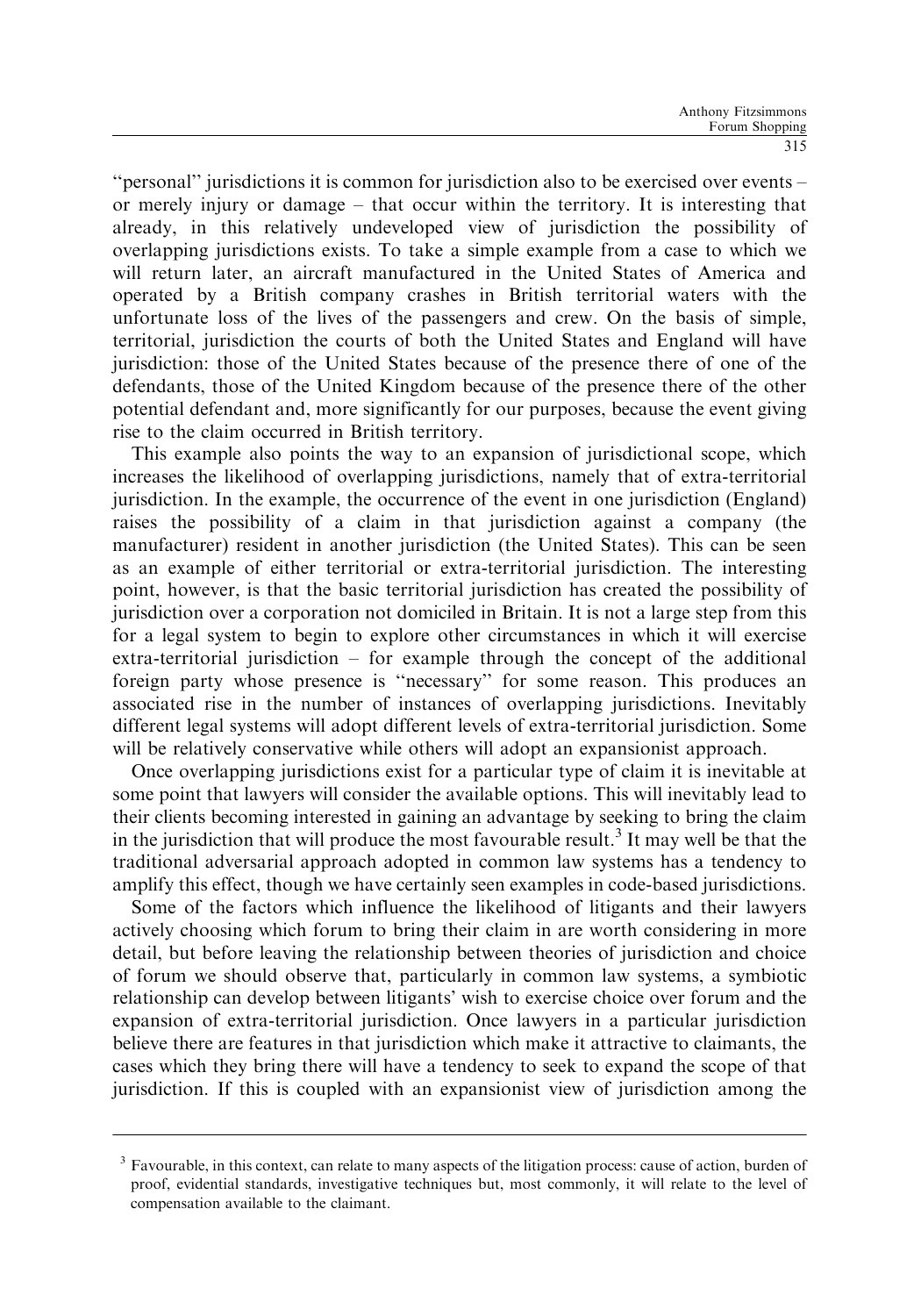judiciary, the effect can easily be significant expansion in the scope of that jurisdiction. Legislators in more affluent countries can also become enthusiastic to expand the options to the benefit of their electorates who, in their roles as ''consumers'', demand increasing levels of personal protection and compensation for every ill that befalls them anywhere in the world.

While the phenomenon of overlapping jurisdictions has existed from the early days of legal systems it seems to be the case that active choice of forum by claimants is relatively recent in origin<sup>4</sup> and has become both more frequent and more inventive. It is not hard to identify factors that contribute to this trend and, to some extent, they can be divided into general cultural and economic factors and those peculiar to the development of legal systems. The cultural and economic factors can be summarized as the effect of globalization but it is perhaps useful to touch upon a few individual strands that have particular relevance.

The first is the expansion of global trade.<sup>5</sup> This has both direct and oblique effects. The direct effect tends to be in the field of contract law. In general terms, issues as to choice of forum are more muted in relation to contract law because of the frequency with which choice of law and jurisdiction or arbitration clauses are incorporated into contracts. Issues do still, however, arise as to the effectiveness and scope of a particular choice of law or jurisdiction/arbitration clauses and there are some areas where such clauses have not been used. One oblique effect is that exposure to other legal systems increases the familiarity of lawyers with dealing with multi-jurisdictional litigation thereby expanding their frame of reference from their own legal system – as well as their familiarity with the relative merits of different legal systems. More obliquely still increased trade leads to increased movements of people and goods, which increase the number of circumstances in which multi-jurisdictional tort claims can arise. A specific example of this is the recent increase in travel both for business and for leisure purposes. This both makes multi-jurisdictional casualties more numerous and increases familiarity with other cultural norms.

Familiarity with other cultural norms is also expanded by developments in the written and broadcast media, including importantly the internet. Television programmes produced in one country are often broadcast in other countries and this is particularly the case with programmes produced in the U.S. Such programmes obviously reflect American cultural norms and expectations and provide an often idealized view of living standards. This can both increase familiarity with (say) American legal approaches and make foreign legal systems seem familiar.<sup>6</sup> The systems can be researched extensively, and at no cost, through the internet. The more familiar and advantageous a system appears to be, the more likely it is that a litigant would look favourably on making use of that system.

<sup>&</sup>lt;sup>4</sup> It is notable that within common law jurisdictions there are relatively few instances of cases dealing with overlapping jurisdiction before 1800.

<sup>&</sup>lt;sup>5</sup> It is notable that English law in this area underwent its first phase of development during the 19th century at a time when English commercial law was developing rapidly in response to the growth in the volume of international trade connected with London.

<sup>&</sup>lt;sup>6</sup> It is notable that in Britain the general public's view of court-room practice is often in some respects shaped by their experience of American court-room dramas.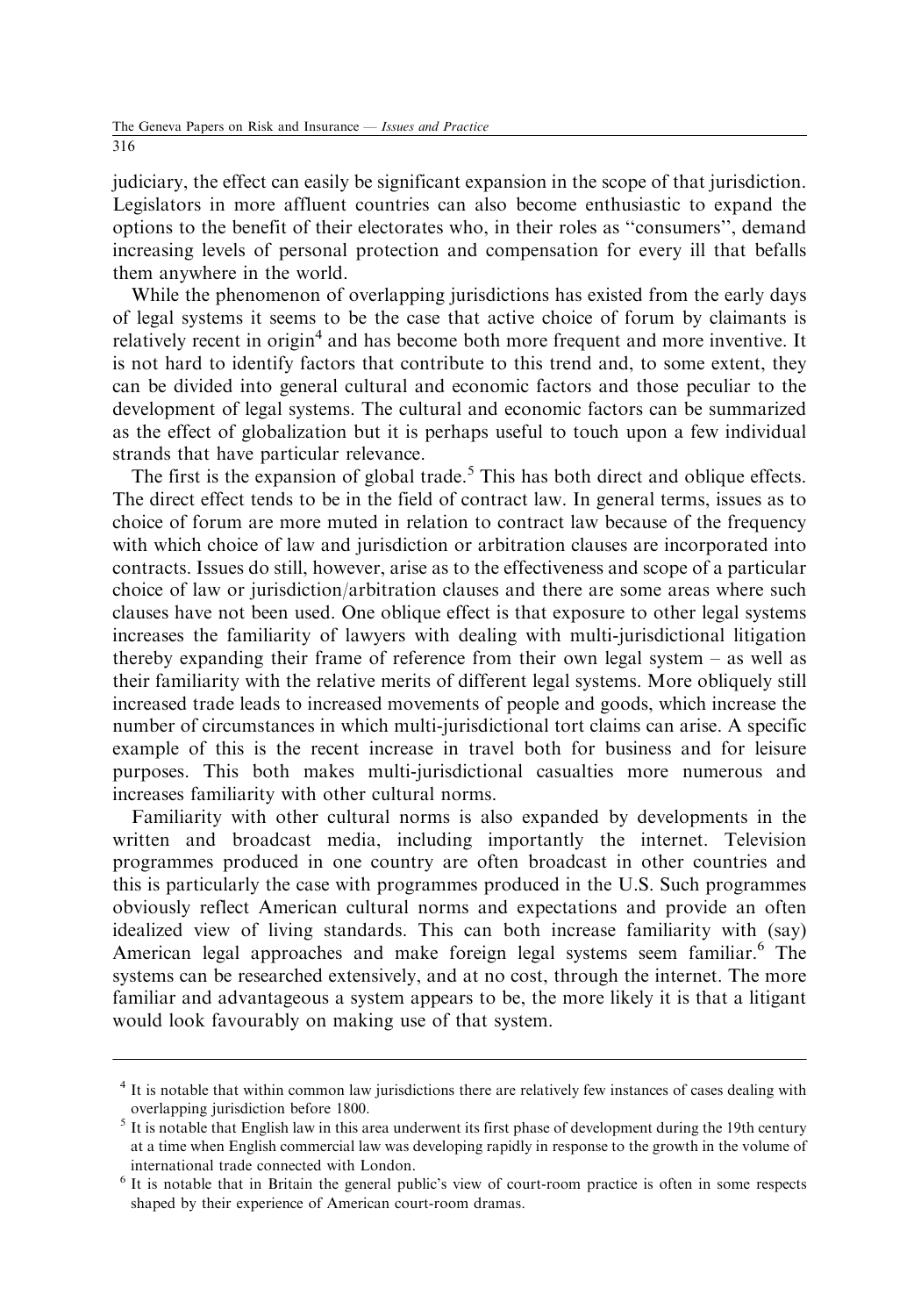More specifically, legal developments that favour active choice of forums by litigants are probably familiar to many readers and are strongly influenced by developments in America. They include the existence of a strong, well-organized and politically influential claimants' bar. This ensures that foreign claimants can easily obtain representation (and in some cases may be solicited for that purpose). It provides a strong lobby in favour of an expansive approach to jurisdiction and to those aspects of the legal system that aid claimants and augment damages awards.<sup>7</sup> These factors are amplified in jurisdictions in which claimants' lawyers are remunerated on the basis of contingency fees as these provide both a strong incentive to the lawyers and are appealing to tortious claimants (particularly in jurisdictions which do not award a defendant legal costs against an unsuccessful plaintiff). Similarly they are amplified by jurisdictions that make use of class actions that augment the size of claims without any real participation by most members of the class.

There are also the well-known developments which have occurred relatively recently in tort law in various American states. The growth in awards of punitive damages has been apparent for some time as, to a lesser extent, has been the growth in the level of compensatory damages. Less obviously there appear to be some indications that in practice, if not always in theory, liability for tort in cases involving consumers has been shifting towards a quasi-strict liability: once it has been established by the plaintiff that injury was caused by the defendant's product it is sometimes difficult for a defendant to avoid a finding of liability.<sup>8</sup>

The growth in forum selection by claimants has prompted a variety of responses from legislatures and judiciary depending in part upon whether they view such selection as a good thing or not. Governmental intervention has largely<sup>9</sup> taken the form of international conventions regulating the forums in which actions may be brought. Some of these deal with specific subject matters, for example, the Warsaw and more recently the Montreal Convention as part of their regulation of claims arising from international air travel prescribe the jurisdictions in which claims against carriers may be brought. Others seek to provide entire sets of jurisdictional rules (thereby, in theory, dealing with the problem at its inception). A good example of these is the Brussels/Lugano Convention system, which was created to define the jurisdictional rules for States members of the European Union and European Free Trade Area.

There are two striking features to both of these types of convention. The first is that they are relatively limited in scope. There are comparatively few conventions dealing with specific subject matters and, by their inherent nature, the jurisdictional conventions are limited to regulating jurisdiction between their participant states. It seems unlikely that these approaches can be expanded comprehensively to prescribe

 $7$  Most obviously the preservation of jury trials including the use of juries to fix both compensatory and punitive damages.<br><sup>8</sup> Depending upon one's perspective the *Vioxx* litigation could be seen as an example of this.

 $9$  There are some examples of specific legislative intervention intended to prevent claims of particular types being brought in certain jurisdictions, for example by refusing to recognize judgments of those jurisdictions on certain matters.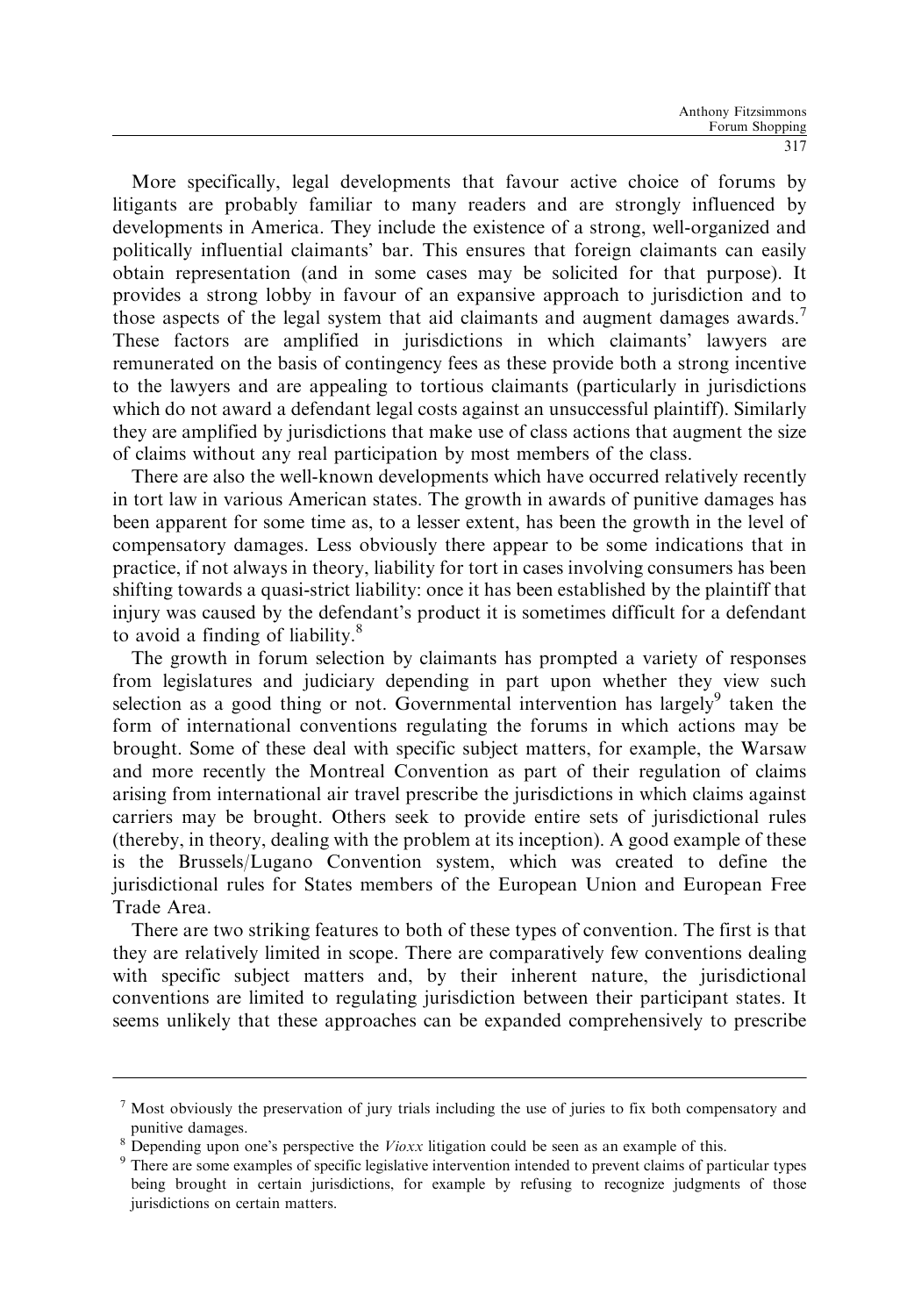the available choice of jurisdiction.<sup>10</sup> The second is that each of these approaches tends to generate unexpected (and, in the view of critics of unrestricted choice of forum, undesirable) consequences. The Warsaw Convention, for example, sought to place monetary limits on the compensation that could be recovered from international air carriers and prescribed the forums in which such limited actions could be brought. In response, claimants sought, where possible, to circumvent these restrictions by bringing claims against the manufacturers of the aircraft and others not protected by the Convention. Similarly, the approach adopted by the Brussels<sup>11</sup> and Lugano Conventions, of defining the member state which has jurisdiction over claims and then requiring all issues as to jurisdiction to be determined by the court which first becomes seized of the case, has led to a rush by claimants and defendants to commence proceedings in the court which they feel will reach the jurisdictional and substantive outcome which is most favourable to them. This effect has been seen strongly in the insurance and reinsurance fields.

The judicial response to active choice of forum by litigants has been to develop jurisprudence defining when a particular court will decline jurisdiction in favour of another and when it will require those subject to its jurisdiction not to litigate in other forums. The first of these approaches is usually referred to as the doctrine of forum non conveniens and requires a court which has an overlapping jurisdiction with another forum to determine which it considers to be the ''natural'' forum for the dispute based upon all of the circumstances which give rise to it. The second approach is the mirror image to this: if the court considers that it is the natural forum it may seek to prevent litigants subject to its jurisdiction from litigating in other forums.

It is interesting to note that the doctrine of *forum non conveniens* can appear in two guises. Most commonly it functions as an additional requirement in circumstances in which the court has jurisdiction but is deciding whether to exercise it. It can also be used, however, in the case of extra-territorial jurisdiction as one of the criteria for determining whether jurisdiction exists at all.<sup>12</sup>

The tension, which exists between the inherent possibilities for choice of forum and legislative, governmental and judicial attempts to restrict it, raises the question of what developments are likely to occur in this area in the near future.

The initial point to be made is that forum shopping is unlikely to disappear. As long as overlapping potential jurisdictions and juridical advantages exist, lawyers and litigants will be faced with choices, which will be explored. It is unrealistic to think that they will not seek to litigate in the jurisdiction that is in some sense the most favourable to them. The combination of unintended consequences and political

 $10$  The difficulty of regulating choice of forum by international convention is illustrated by the difficulties experienced in negotiations to replace the Warsaw Convention with a more modern regime. The replacement expands the permissible choice of jurisdiction from four possible choices to five. <sup>11</sup> Now largely subsumed into EU Regulation 44/2001.

 $12$  In English jurisprudence, from the end of the 19th Century until a change of direction in a series of cases in the 1980s, forum non-conveniens was treated as inapplicable where jurisdiction was founded territorially but formed part of the criteria for determining whether in a particular case an extraterritorial jurisdiction existed. More recently forum non conveniens has been held to be relevant in both circumstances.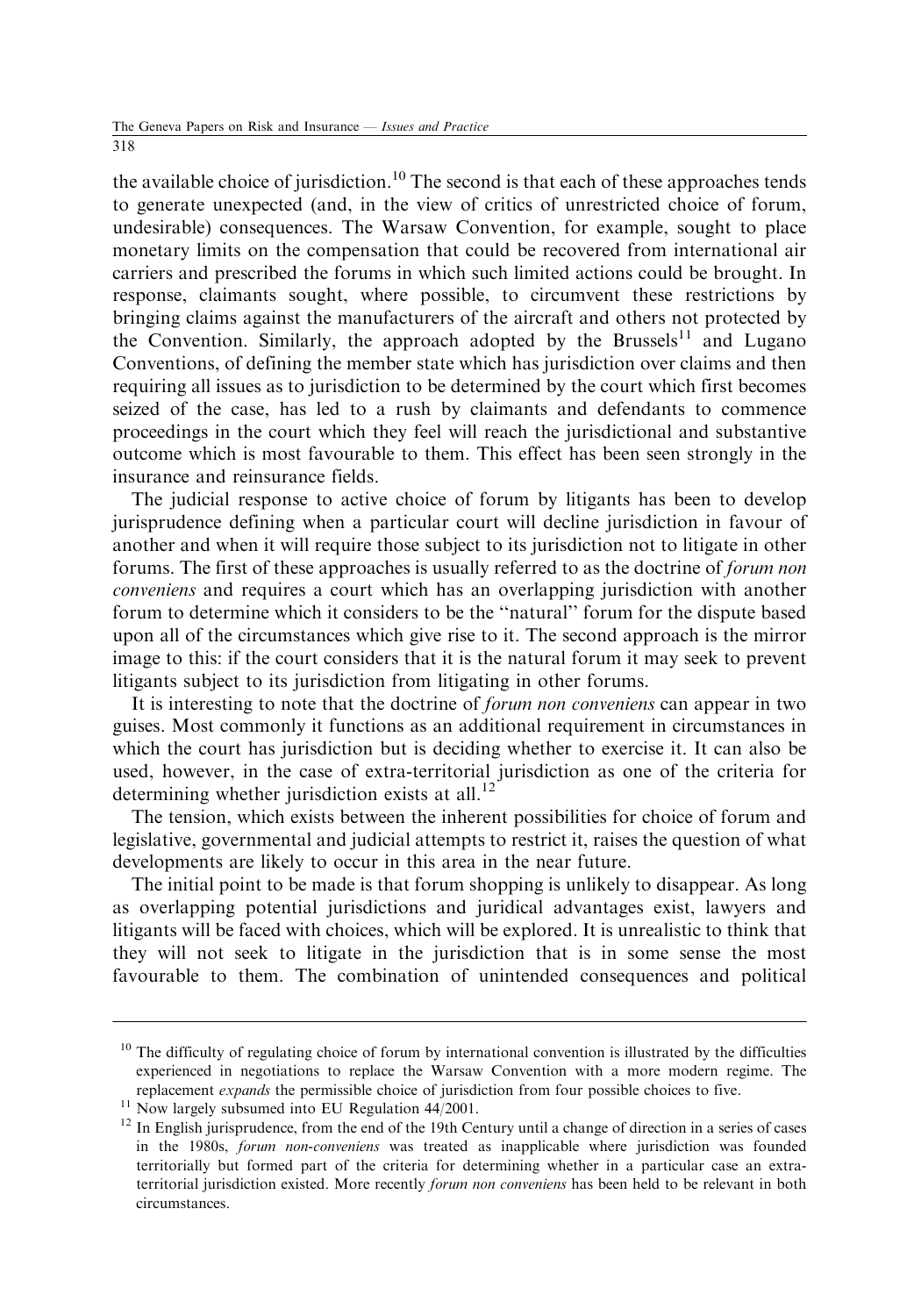sensitivity suggests that there will not be a substantial expansion in governmental interventions to limit litigants' choice of forum. Judicial control of choice of forum is likely to continue and in some areas will expand as judges are influenced by the sometimes negative effects and academic criticism of forum shopping. The extent of that control is likely to continue to be limited, however, by two factors: the natural reluctance of judges to reduce their own jurisdiction and their reluctance to be seen to be interfering in the judicial process of other states.

If those conclusions are correct then forum shopping by claimants will continue and there is likely to be an increase in efforts by defendants either to defend themselves from what they regard as unfair and inappropriate choices or, more controversially, to actively seek to control the choice of forum themselves. This is likely to lead to defendants increasingly taking the initiative in litigation as there is often a first mover advantage in forum disputes. This initiative can take a number of forms but the most common are likely to be pre-emptive proceedings and applications for either declarations of non-liability or attempts to restrain proceedings in another jurisdiction.

The example that I referred to at the start, that of an aircraft manufactured by an American company and operated by a British company which crashed in British territorial waters is an example of pre-emptive litigation. The operators of the aircraft feared that the passengers or the crew would commence proceedings in the U.S. (more specifically in Texas) against the manufacturer and against them. In an effort to forestall this they commenced proceedings in England against the widows of the victims and the aircraft manufacturer (whom my firm represented) in order to provide the basis for an argument that any subsequent claims should also be determined in England as proceedings were already pending. The various claims were subsequently settled – though the personal service of the proceedings on the widows shortly before their first Christmas without their deceased husbands did not aid the settlement process.

An example of an attempt to restrain foreign proceedings is provided by the consequences of the crash of an Airbus aircraft while landing at Bangalore in 1990.<sup>13</sup> Among those killed or injured were two families of Indian origin who were British citizens and lived in London. Their dependants commenced proceedings in India against the airline and the airport authority and in Texas against the aircraft's manufacturers. The manufacturers successfully applied to the Indian court for an order that the claimants should only pursue their claims in India. They then applied to the English courts for an order, in effect, to enforce the Indian order by restraining the claimants from pursuing the proceedings in Texas. The English court declined to make the order, even though it considered the proceedings in Texas vexatious, on the basis that there was no sufficient connection with England to justify it interfering with the Texan proceedings.

The decision is interesting both as an illustration of the type of techniques employed by both claimants and defendants and as an illustration of the propensity of forum

<sup>&</sup>lt;sup>13</sup> Airbus Industrie G.I.E. v. Patel (1999).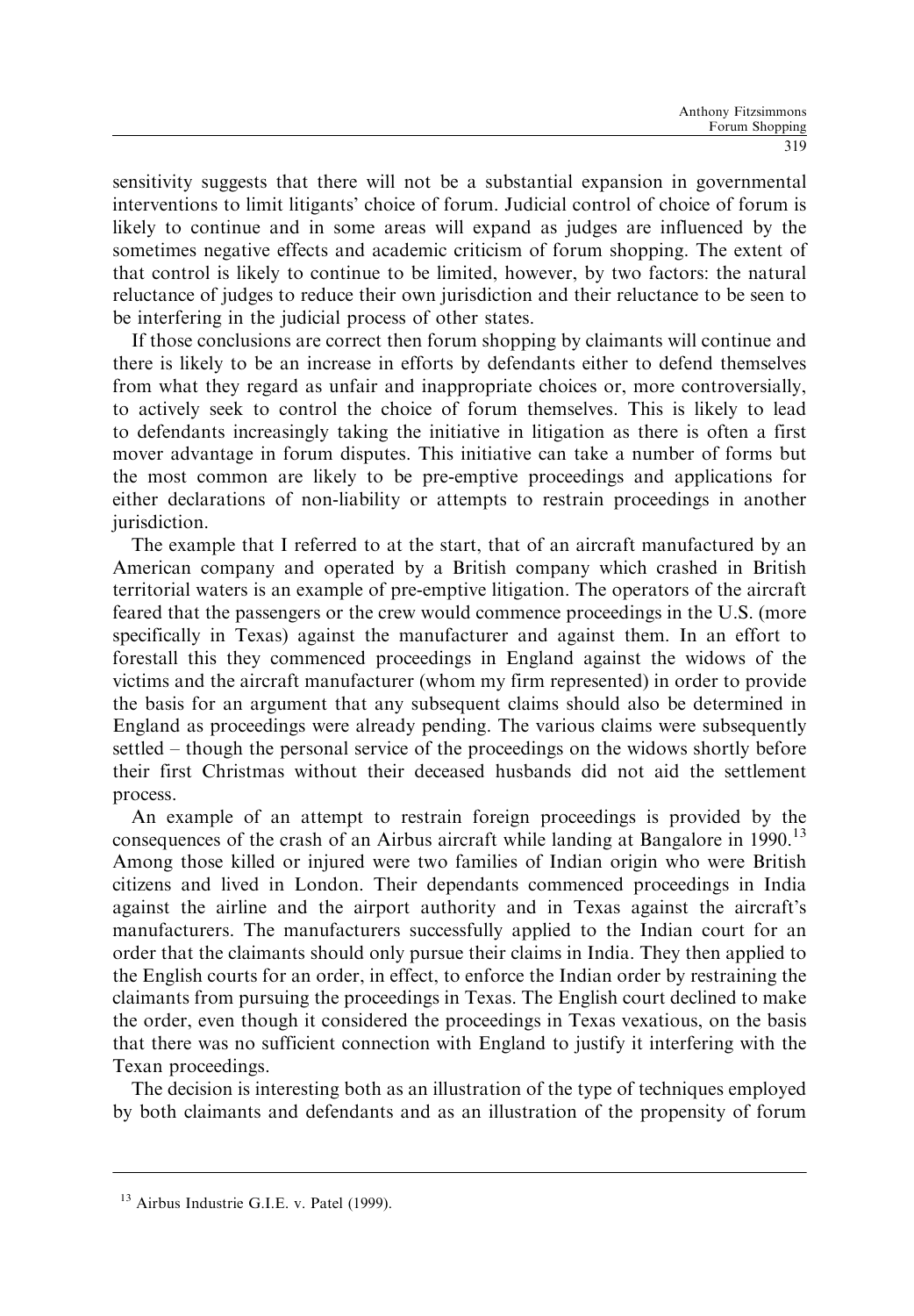disputes to generate extensive (and inevitably expensive) litigation in multiple jurisdictions.

This propensity leads to the final future trend, which I want to touch on, namely the use of pragmatic solutions to problems of forum shopping, particularly in cases involving consumers. This type of approach can be illustrated by the consequences of the *Piper Alpha* disaster. Piper Alpha was an oil production platform in the North Sea operated by Occidental Petroleum on behalf of a consortium of oil companies. In July 1988, an explosion and subsequent fire caused the destruction of the platform and the loss of 167 lives. My firm acted for Occidental Petroleum together with lawyers from Scotland and Texas and Occidental's own legal team.

An early question was where claims of victims and their relatives could be litigated, with the U.K. and America being obvious alternatives. American levels of damages would have been far in excess of U.K. levels, a fact quickly appreciated by the claimants' lawyers. The case could easily have developed into complex and drawn-out litigation, starting with a battle over jurisdiction. However, all of the loss of life claims were in fact settled relatively quickly on an amicable basis at a level which, while well in excess of what the claimants would have received had the matter been litigated in Scotland, was also considerably less than would have been likely to have been awarded in litigation in America. In other words, jurisdictional issues are just as amenable to a commercial compromise as any other area of doubt or dispute given the will on the part of the parties.

The case is often referred to as the earliest and certainly as the most extensive set of settlements on a ''mid-Atlantic'' basis. There were other important ingredients that allowed the claims to be resolved without extensive litigation with the claimants. These included a very high level of cooperation between Occidental and its liability insurers. This cooperation allowed Occidental to propose a settlement framework at a very early stage without requiring the claimants formally to establish liability. It also allowed for agreement on the principles governing the quantum of the settlement to be reached with the claimants' representatives and then for individual claims to be quantified on the basis of those principles. The approach taken to the victims and their lawyers was critical. The experience has led us to develop strategies to maximize the share of loss costs that go to victims by reducing the proportion that is lost in ''frictional'' costs paid to lawyers. Pragmatic approaches of this type should become increasingly common – unless insurers particularly wish to support the legal profession. There is no reason why disputes involving forum shopping should be a general exception to this type of approach.

Thus, from a practitioner's perspective, forum shopping is neither good nor bad. It is the inevitable consequence of the fact that litigants faced with overlapping jurisdictions will discover, if they consider rationally where to proceed, that each jurisdiction offers its own advantages and disadvantages. There is no prospect that these overlaps will be eliminated in the near future and no real prospect that the juridical differences between jurisdictions will be eliminated. Forum shopping will continue to form part of the legal landscape particularly for defendants and their liability insurers for some time to come.

So far as concerns insurers, there are three main situations. The more frequent are the third party or tortious claimant (whether claiming against the insured or directly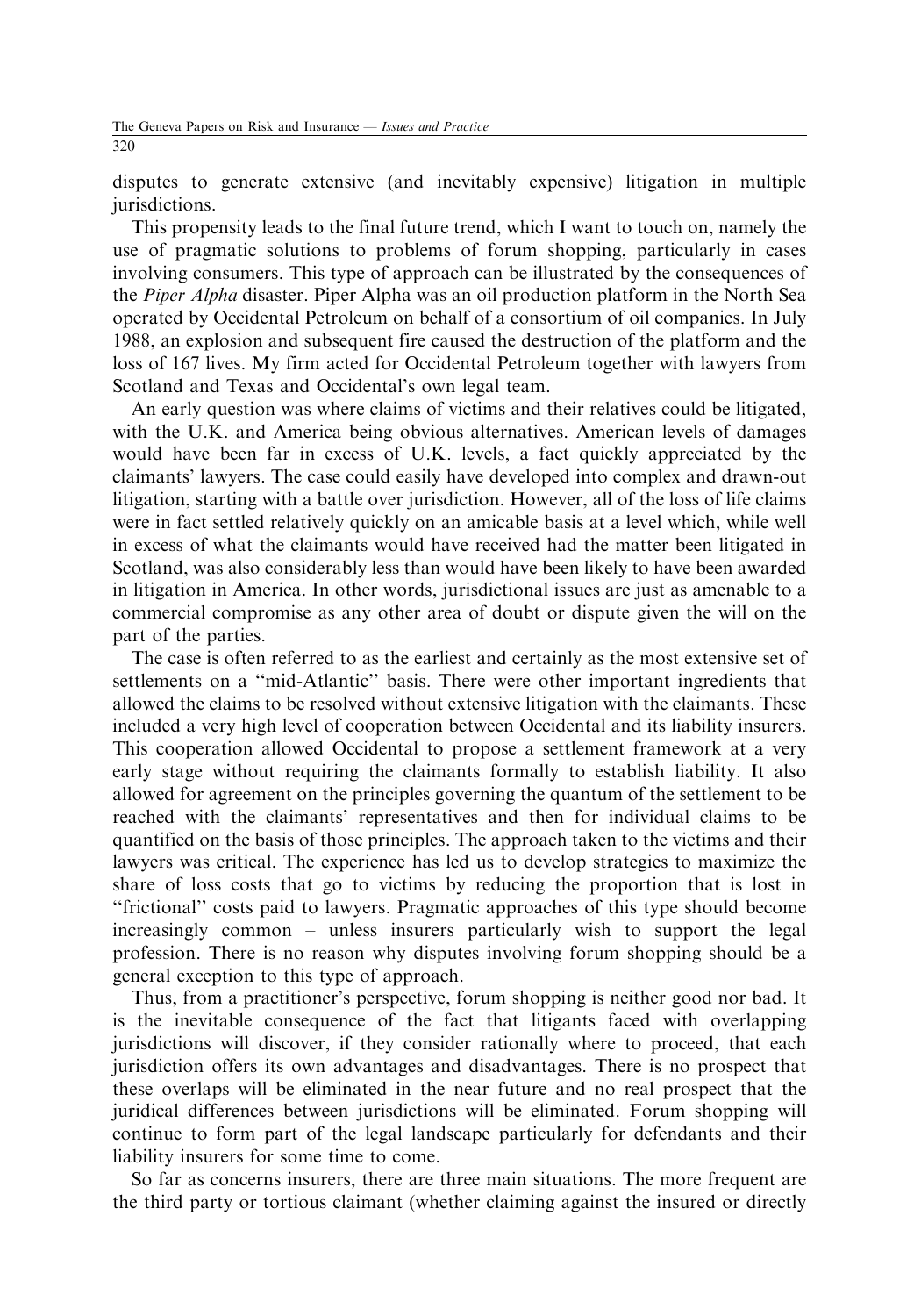against the insurer); and the second party (or contractual) claimant against the insurer. There is a third and perhaps increasingly important category arising from subrogation, in which the insurer takes the place of its insured as the third party claimant against (in effect) another insurer.

Whatever the circumstances, insurers have to recognize that jurisdictions are different, and insurers need to understand the differences. It is for them to decide whether to seek juridical advantages by pre-empting the jurisdictional choices of others. In the modern world driven by responsibilities of managements to shareholders, it is unlikely that they will leave the choice to be made by default if the difference matters.

However, just as forum shopping should not necessarily be seen as disreputable, neither should it be seen as inevitable. This is particularly the case in relation to contractual disputes such as insurance contracts and reinsurance arrangements, where the parties can at the outset avoid issues of forum shopping by appropriate law and jurisdiction/arbitration clauses.

The position with regard to third party claimants is more complex. Mass and class actions give rise to strategic and tactical considerations well beyond the scope of this paper.

However, claims from those who have suffered personal injury or bereavement arising from an accident or incident are worth discussing here. In such cases, insurers should begin by understanding what the claimants and their lawyers really want. Many victims want recognition that they have been hurt and an expression of regret; many want to understand how the unwanted event came about; some want to do what they can to prevent a repetition; and some may, particularly if poorly treated, wish for punishment, retribution and revenge. Of course they will wish for compensation, but for many, at least at the outset, the level of compensation may not be the most important issue so long as it is timely and seen to be fair. Claimant lawyers will often aim to maximize compensation for their clients. This will often be mainly for their clients' benefit, but in some cases the lawyer may be more interested in maximizing his share of the compensation pot and setting the stage for the next case. These various aims give rise to dynamics that need to be taken into account.

In these cases, what often makes the biggest difference is how the victims are dealt with. If the response of a potentially liable party is respectful and considerate, the injured may be perfectly reasonable. If the potentially liable parties are able to make a positive approach to victims, they may find an open door to resolving claims at reasonable levels – and with minimal ''frictional'' or legal costs. On the other hand, dealing with claimants in a way that is excessively legalistic or one which shows no regret for what has occurred and displays what appears to be arrogance and a lack of consideration almost inevitably leads to the polarization of victims. There is a world of difference between the thoughtful deployment of a possible defence to jurisdiction (or indeed liability) and the aggressive taking of the same points. The former, done with care, should leave the way wide open to an amicable compromise solution if this is desired. The latter is a particularly good way to achieve polarization, as such points will usually be seen as a cynical tactical ploy to delay and reduce compensation. Victims' initial aim, of obtaining reasonable compensation, may be translated into a